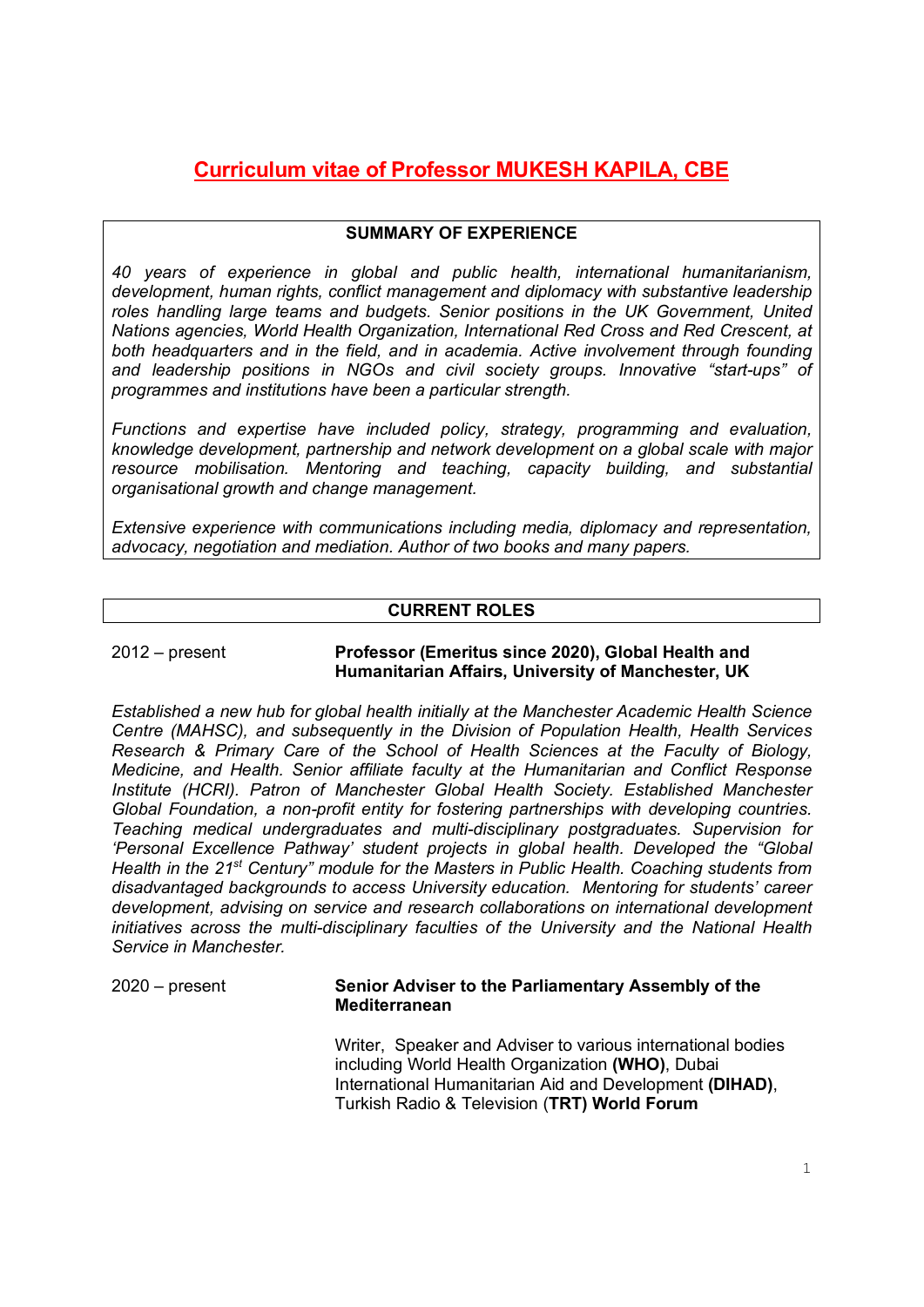### **PREVIOUS POSITIONS**

## Jan 2018 – July 2019 **Chief Executive Officer, The Defeat-NCD Partnership (senior director D2 level @UN)**

*Founded and established Defeat-NCD – an innovative 'public-private-people partnership' hosted in the United Nations system and charged with scaling-up action on NCDs under the framework of the Sustainable Development Goals. Developed its policies, strategies, results framework, and mobilised major resources for implementation in low and middle income countries.*

#### June 2015- Aug 2016 **Special Adviser to the United Nations for the World Humanitarian Summit, 2016 Istanbul**

*First-ever summit on humanitarian matters attended by heads of state and government. Provided policy and strategy advice on the wide ranging Summit agenda, facilitated global consultations, and helped drafting of key documents. Negotiated agreed Summit outcomes. Focal point and organiser of the special High-Level Session on Global Health.* 

Sept 2006 – Jan 2012 **Under Secretary General (2010-12), International Federation of Red Cross and Red Crescent Societies**

Earlier roles at IFRC: Special Adviser to the Secretary General, Special Representative of the Secretary General, Director of Policy and Planning Division.

*IFRC is the world's largest humanitarian and development network with millions of staff and volunteers spanning thousands of branches in all countries. I handled a wide range of global policy, strategy, organisational development, change management, and representation matters, including at the Governing Board. Formulated the corporate Strategy 2020 with worldwide adoption including new thinking in areas such as climate change, and conflict and peace. Developed new initiatives in planning, reporting and performance rating, global accredited learning, and use of information technology to connect and collaborate. Provided leadership at senior management level across the then-187-strong global Red Cross Red Crescent network of National Societies. Led worldwide "global alliances" of the Red Cross Red Crescent such as on HIV&AIDS and disaster risk reduction with massive scale-up achieved.* 

#### Sept 2009- Aug 2010 (part-time) **Chief Executive, Foundation for Genomics and Population Health, Cambridge, UK**

*The mission of the PHG Foundation is to help "create a blueprint for public health in the 21st century" by knowledge-sharing and translating the latest scientific advances into better health care worldwide. My role, as CEO was to manage the staff and budget, lead the future strategic development of the Foundation, initiate key international partnerships for example, with Cambridge University, World Health Organisation, and the Clinton Global Initiative, with an emphasis on building developing country capacities in science for evidence-based public policy development. Pioneered a novel concept in resource mobilisation through a "corporate social bond" investment products for philanthropic and general public contributors.* 

# Jan 2008 – July 2009 (part-time): **Policy Adviser, Global Facility for Disaster Reduction & Recovery, World Bank, WashingtonDC**

*A new initiative at the World Bank with multi-donor support. Provided advice on policy and strategy, and designed a new global programme on South-South Co-operation, a new corporate "Global Strategy 2015+"; and a new global facility for accelerated post disaster recovery which raised tens of millions of dollars and leveraged hundreds of millions more.*

2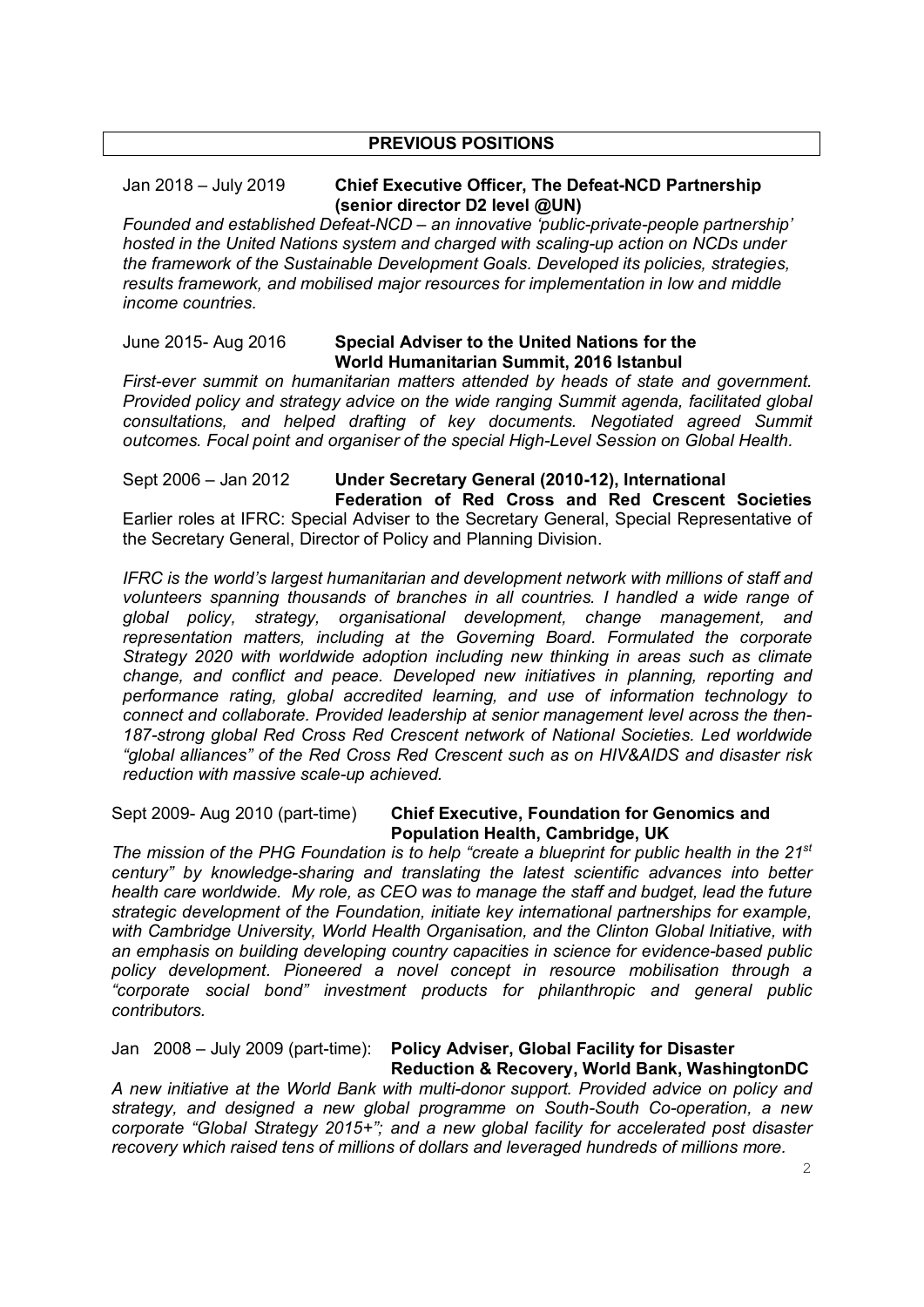May 2004 – Sept 2006: **Director (UN senior director level D2) at World Health Organization, Geneva** in the Department of Health Action in Crises, and subsequently as **Senior Adviser to the Director General, Internal Oversight Services.** 

*Responsible for emergency response and operations and for policies, strategies, and partnerships for health action in crises for WHO. Chair of the IASC Health Cluster. Also, oversight of thematic programmes such as on women's' health and sexual and gender violence in humanitarian situations, and natural disaster preparedness and reduction. Field experience of dealing with major emergencies include the Indian Ocean Tsunami*  Responsible *for pulling together an inter-agency consortium for a major new work programme on scaling-up HIV services for populations of humanitarian concern*. *Senior Adviser to the Director General on programme performance, evaluation and accountability issues*.

Feb 2003 – April 2004: **SUDAN: UN Resident and Humanitarian Coordinator (senior director level D2)**, *and* **Designated Official for Security, UNDP Resident Representative, OCHA Representative, & Director of UN Information Centre**.

*Overall head of the United Nations system in the Sudan, with oversight of the largest (at the time) UN programme in the world: about US\$380 million and approx.1000 staff, with offices in Khartoum, Nairobi, and several in-country locations. UN programmes included major humanitarian assistance, conflict and disaster prevention and mitigation, recovery, rehabilitation, human rights, and capacity building. In-country representation on behalf of the UN Secretary General, Kofi Annan including in the North-South Peace Process.* 

Dec 2002 – Feb 2003: **Special Adviser to the UN High Commissioner for Human Rights**, *the late* Mr Sergio Vieira De Mello, in Geneva.

 *Dealing with country-based operations of the Office of the High Commissioner for Human Rights. Review of human rights protection and promotion programmes in Burundi, Cambodia, and several other countries. My recommendations for reform were accepted ultimately by the UN General Assembly and largely implemented.* 

#### May – November 2002: **Special Adviser to the Special Representative of the Secretary General, United Nations Assistance Mission in Afghanistan**, Mr Lakhdar Brahimi

*Responsible for the resourcing of UNAMA's mission in peace-support, humanitarian relief, rehabilitation, and reconstruction. Facilitated links with donor governments. Successfully mobilised some US\$1.5 billion for the initial phase of Afghan recovery after the removal of the Taliban and following the Bonn Agreement. Special assistance on security sector reform, drugs action and related issues.* 

#### Jan 1998 – April 2002 **Head** *of* **Conflict & Humanitarian Affairs Department**, UK Govt. Department for International Development **(now Foreign, Commonwealth & Development Office)**

Direct management of some US\$500 million annual expenditure and 100-strong team. Policy support to Ministers and high-level representation of British Government in international fora including boards of multilateral agencies. Handling policy and programmes on crisis management, humanitarian assistance and post-crisis recovery/reconstruction, conflict prevention, peacekeeping, and peace building. Field and management experience dealing with a range of complex situations e.g. Afghanistan, Bosnia, Kosovo, and other parts of the former Yugoslavia, Rwanda and Great Lakes, Indonesia and East Timor, Iraq,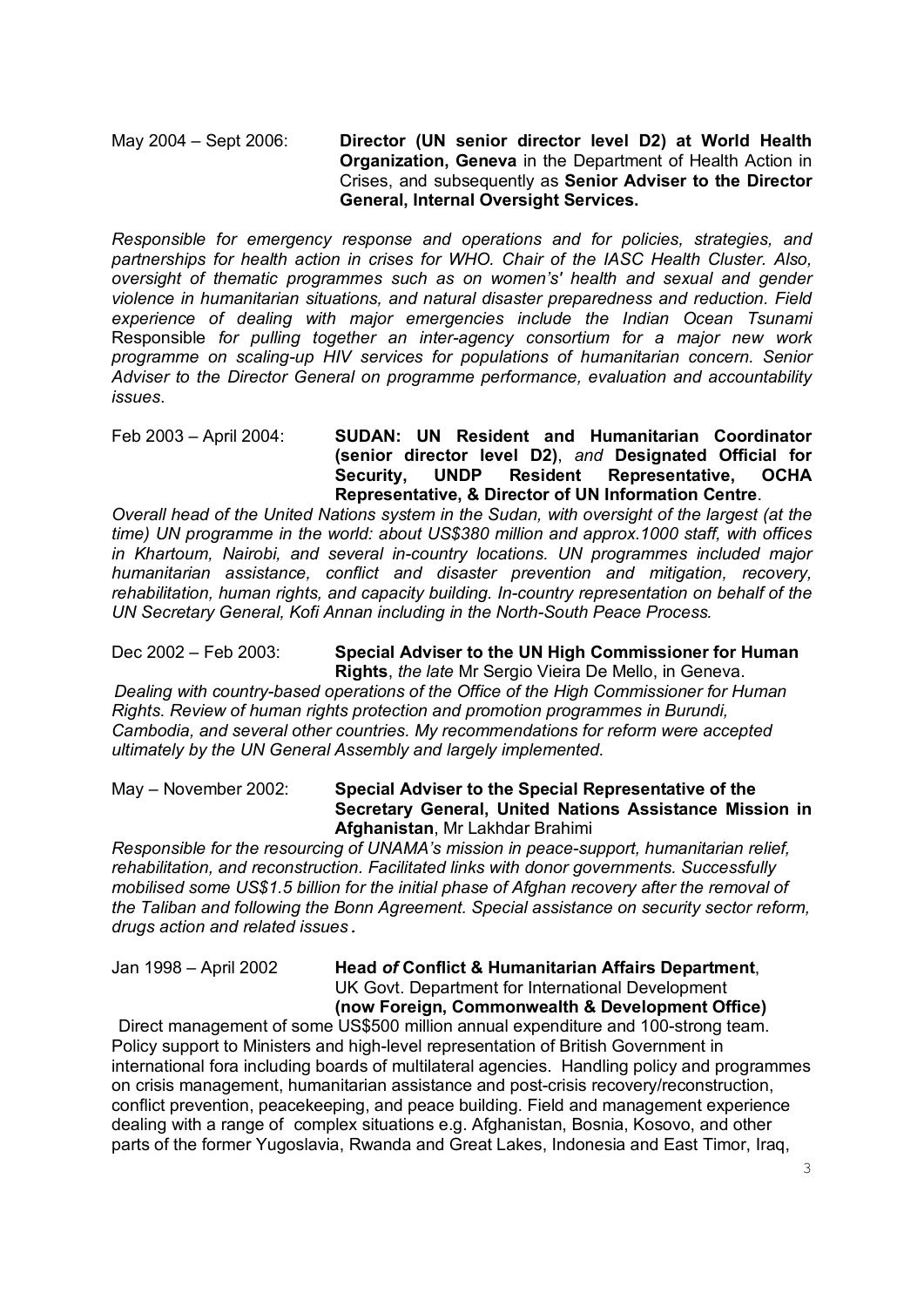Angola, Sudan, Sierra Leone, Liberia, Sri Lanka, North Korea, Central Asian republics, Latin America. Official travel to more than 70 countries.

1994-97*: Head of Conflict Prevention & Humanitarian Policy Section and Senior Humanitarian Adviser in Emergency Aid Department of DFID (previously Overseas Development Administration – ODA- at the UK Foreign & Commonwealth Office)*

*1990 - 1994*: **Senior Health and Population Adviser to the UK Foreign & Commonwealth Office's Overseas Development Administration** *designing and supervising the delivery of health and development assistance programmes in South Asia, Caribbean, Southern Africa, Central and South America; resident (1993-94) in Central/Southern Africa in ODA's Regional Office. This included developing major new programmes in Malawi, Zambia, and Zimbabwe.* 

*1987 - 1990*: **Deputy Director, National UK AIDS Programme** at the Department of Health's Health Education Authority. *Responsible for design, start-up, and management of the first HIV nationwide programme in the UK. Concurrently Adviser to the World Health Organisation's Global Programme on AIDS, directly contributing to the planning of the first generation of HIV Prevention and Control Programmes in India, Indonesia and China, and advising on programmes in Africa and Eastern Europe. Member of the International Working Group that reviewed the future of GPA - leading to the formation of UNAIDS.* 

*1984 – 1987*: **Public Health Specialist** (training grades) at Cambridge Health Authority, UK *covering district health planning, management, and reorganisation of services, monitoring quality of health service delivery in hospitals and primary care, public health surveillance, communicable disease control and epidemiological investigations*.

1980 – 1984: **Physician** (training grades) in UK National Health Service (in High Wycombe and Cambridge, UK) *with posts in hospitals (medicine, surgery, paediatrics, obstetrics and gynaecology) and in primary health care.*

# **Earlier Miscellaneous:**

Varied international work experience since 1974 with numerous assignments with government, inter-governmental and non-government institutions in many countries in Africa, Asia, Europe, Middle East, Latin America & Caribbean, Pacific. Travelled for professional reasons to some 130 countries. Apart from country of birth (India) and country of residence (UK, France), lived and worked for prolonged periods in Bangladesh, Malawi, Sudan, and Switzerland.

Experience with NGOs & private sector. Founder (and Secretary 1975 - 79, Director 1979 - 83, Vice President 1983 - 86) of *World Community Development Service*, an international development agency. Founder (and Director 1983 - 1990) of *Action Health*, an international NGO with programmes in Asia and Africa. Vice President (1982 - 83) of *Indian Volunteers for Community Service*, a voluntary agency specialising in community development programmes in India and amongst the Indian ethnic community in Britain. Co-opted member of the Governing Council (1985 - 1988) of *Christa Grama Seva Sangha*, India. Co-founder (and Company Secretary 1988, Chairman of Board of Directors 1988 - 90) of *North South Travel Limited* (a travel company in London, the profits of which were channelled to the *North South Charitable Trust* and used to fund programmes in developing countries). Cofounder (2006) of the *Alliance for Direct Action against Rape in conflicts and Crises.* Co-Founder (2014) of *People4Sudan.*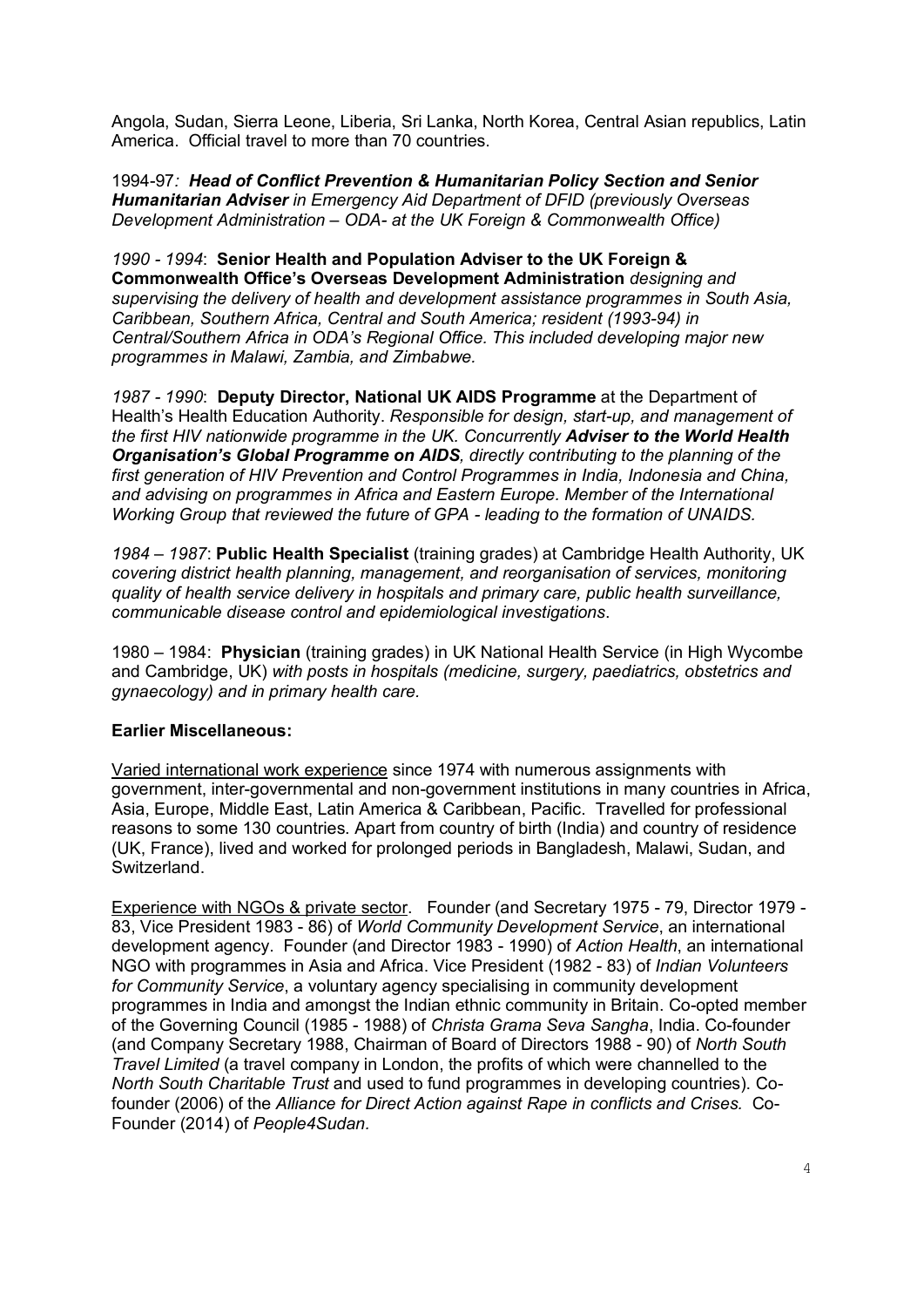Adviser/ Consultant on HIV and AIDS. Initially (1988 - 1990) to *World Health Organisation* for its Global Programme on AIDS including participation in various country planning and review missions and as Chair or Rapporteur in expert groups and consultations in WHO HQ Geneva, and WHO Regional Offices in Copenhagen, Delhi and Manila. Organisation of numerous expert meetings, including the World Summit of Ministers of Health in London, 1988. Member of Steering Group (1988 - 1992) of AIDS and Reproductive Health Network supporting collaborative research in developing countries, co-ordinated from the Department of Population Sciences, Harvard School of Public Health, Boston, USA. Numerous publications on HIV/AIDS including co-editor of an HIV/AIDS series of monographs. Advisor to UNAIDS.

# **OTHER KEY ROLES (RECENT OR PAST)**

|                                       | <b>Special Representative</b>                                                                                                                                                                                          | Aegis Trust for the Prevention of Genocide and<br><b>Crimes against Humanity</b>                                                                                                                                                                                                                                                                   |
|---------------------------------------|------------------------------------------------------------------------------------------------------------------------------------------------------------------------------------------------------------------------|----------------------------------------------------------------------------------------------------------------------------------------------------------------------------------------------------------------------------------------------------------------------------------------------------------------------------------------------------|
|                                       | <b>Adjunct Professor</b>                                                                                                                                                                                               | International Centre for Humanitarian Affairs,<br>Nairobi                                                                                                                                                                                                                                                                                          |
| ٠<br>٠<br>٠<br>$\bullet$<br>$\bullet$ | Chair of the Board (2016-18)<br>Chair of Council (2011 - 2014)<br>Co-director (2010-13)<br>Senior Member (2009)<br>Strategy Adviser 2016)<br>Member Editorial Board (2005-)<br><b>Adviser (2009)</b><br>Adviser (2005) | <b>Nonviolent Peaceforce</b><br>Minority Rights Group International<br>Project on Post-2015 Development<br>Hughes Hall College, Cambridge University<br><b>Indian Red Cross Society</b><br><b>Global Governance</b><br>Solutions International<br>UN Undersecretary General for Humanitarian<br>Affairs on the International Strategy for Disaster |
|                                       | Board Member (2001-04)                                                                                                                                                                                                 | Reduction (ISDR)<br>The International Peace Academy (IPA), New<br>York                                                                                                                                                                                                                                                                             |
|                                       | Board UNITAR (2002-04)                                                                                                                                                                                                 | Personal appointment of the UN Secretary<br>General at the United Nations Institute for<br>Training and Research (UNITAR).                                                                                                                                                                                                                         |
|                                       | Member                                                                                                                                                                                                                 | United Nations Disaster Assessment and Co-<br>ordination Team (UNDAC)                                                                                                                                                                                                                                                                              |
|                                       | Adviser (2009 - 11)                                                                                                                                                                                                    | UNISDR Mid Term Review of the Hyogo<br><b>Framework for Action</b>                                                                                                                                                                                                                                                                                 |
|                                       | Professor (2006)                                                                                                                                                                                                       | Geneva School of Diplomacy and International<br><b>Relations</b>                                                                                                                                                                                                                                                                                   |
|                                       | Technical Director (2006-07)<br>Adviser (2008)<br>President (2006-11)                                                                                                                                                  | HIV Humanitarian Programme UNAIDS.<br>Geneva Humanitarian Forum<br>Alliance for Direct Action against Rape in<br>Conflicts and Crises (co-founder)                                                                                                                                                                                                 |
|                                       | Advisory Board (2006-8)                                                                                                                                                                                                | Geneva Centre for the Democratic Control of<br><b>Armed Forces</b>                                                                                                                                                                                                                                                                                 |
|                                       | Adviser (2008-09)<br>Chair, Board of Trustees,<br><b>Associate Fellow</b><br>Member                                                                                                                                    | International Labour Organisation, Geneva<br><b>Manchester Global Foundation</b><br>Geneva Centre for Security Policy (GCSP)<br>International Certification Commission,<br>Professional for Humanitarian Assistance and<br>Protection (PHAP)                                                                                                       |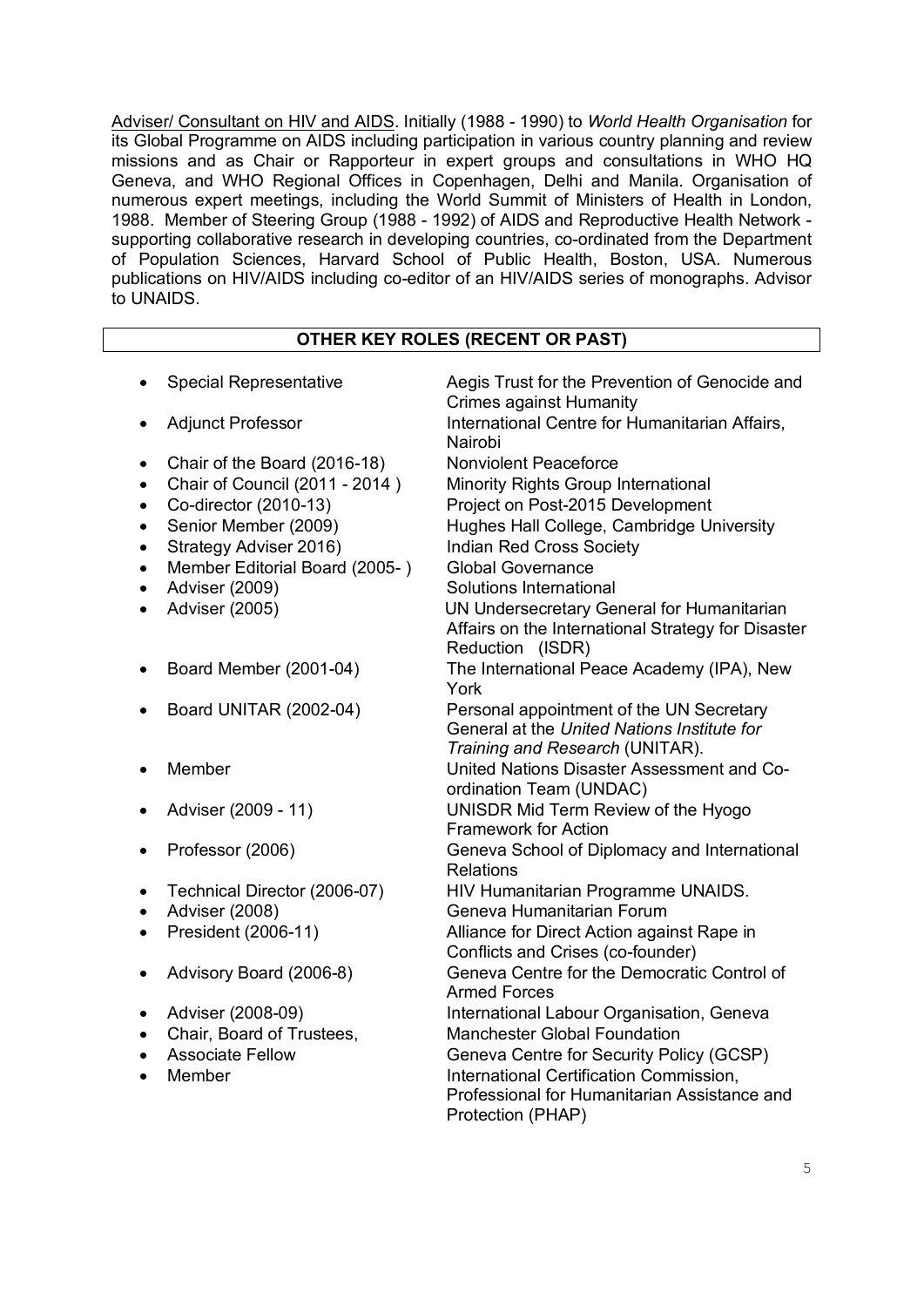| <b>HONOURS, PRIZES &amp; AWARDS</b> |                                                                                                                                                                                                                                        |  |
|-------------------------------------|----------------------------------------------------------------------------------------------------------------------------------------------------------------------------------------------------------------------------------------|--|
| 2014                                | California Legislature Assembly Resolution 395 - as stated "for a<br>lifetime of achievements and meritorious service to humanity"                                                                                                     |  |
| 2013                                | "I Witness!" Award – for human rights                                                                                                                                                                                                  |  |
| 2007                                | Dr Jean Mayer Global Citizenship Award - as stated "for moral<br>courage, personal integrity, and passiondedicated to solving the<br>most pressing problems facing the world" Institute of Global<br>Leadership, Tufts University, USA |  |
| 2002                                | <b>Bestowed Commander of the Order of the British Empire (CBE)</b><br>by Her Majesty Queen Elizabeth II - for international services                                                                                                   |  |
| 1993                                | Sarajevo-Operation Phoenix (emergency relief)                                                                                                                                                                                          |  |
| 1984                                | Syntex prize - Cambridge                                                                                                                                                                                                               |  |
| 1976                                | Christian Deelman Award - for development work in India                                                                                                                                                                                |  |
| 1974                                | Muir Bursary - for cyclone relief work in Bangladesh                                                                                                                                                                                   |  |
| 1971 - 73                           | (Commonwealth) Scholarship to United Kingdom                                                                                                                                                                                           |  |
| 1971 - 73                           | Scholarship & various prizes at Wellington College, England                                                                                                                                                                            |  |
| 1970                                | <b>Government of India National Merit Award</b>                                                                                                                                                                                        |  |

# **EDUCATION AND QUALIFICATIONS** Schools: 1961-70 St John's School, Chandigarh, India 1971-73 Wellington College, Berkshire, UK Universities: **1974-80 Oxford University (St Peter's College) 1984-85 London University (London School of Hygiene & Tropical Medicine) Graduate qualifications BA Honours (Oxford, 1977) BM BCh (Oxford, 1980) Advanced (masters) quals. MA (Oxford, 1981) MSc (London, 1985) Other postgraduate quals. DRCOG** 1982, **MRCGP**1984, **MFPHM** 1988, elected **FFPHM** 1997: all UK professional qualifications

# **PUBLICATIONS**

*Books:* 

- **'No Stranger to Kindness'** (Sharpe Books, 2019*)*
- **'Against a Tide of Evil'** (Mainstream Books 2013, re-issued Sharpe Books 2019): Nominated for the Best Nonfiction Book Award.
- **'Responding to the AIDS challenge'** Monograph with M Pye. Health Education Authority, 1989)

*Blogsite "Flesh and Blood":* https://mukeshkapilablog.org/ *Selected book chapters, key reports, articles*:

- 'Global Health' in *Foundation of International Relations* (Macmillan 2020, forthcoming)
- Profile: Mukesh Kapila, The international humanitarian (British Med J, 2019)
- 'Implications of self-care for health service provision': with Manjulaa Narasimhan (Bull World Health Organ 2019)